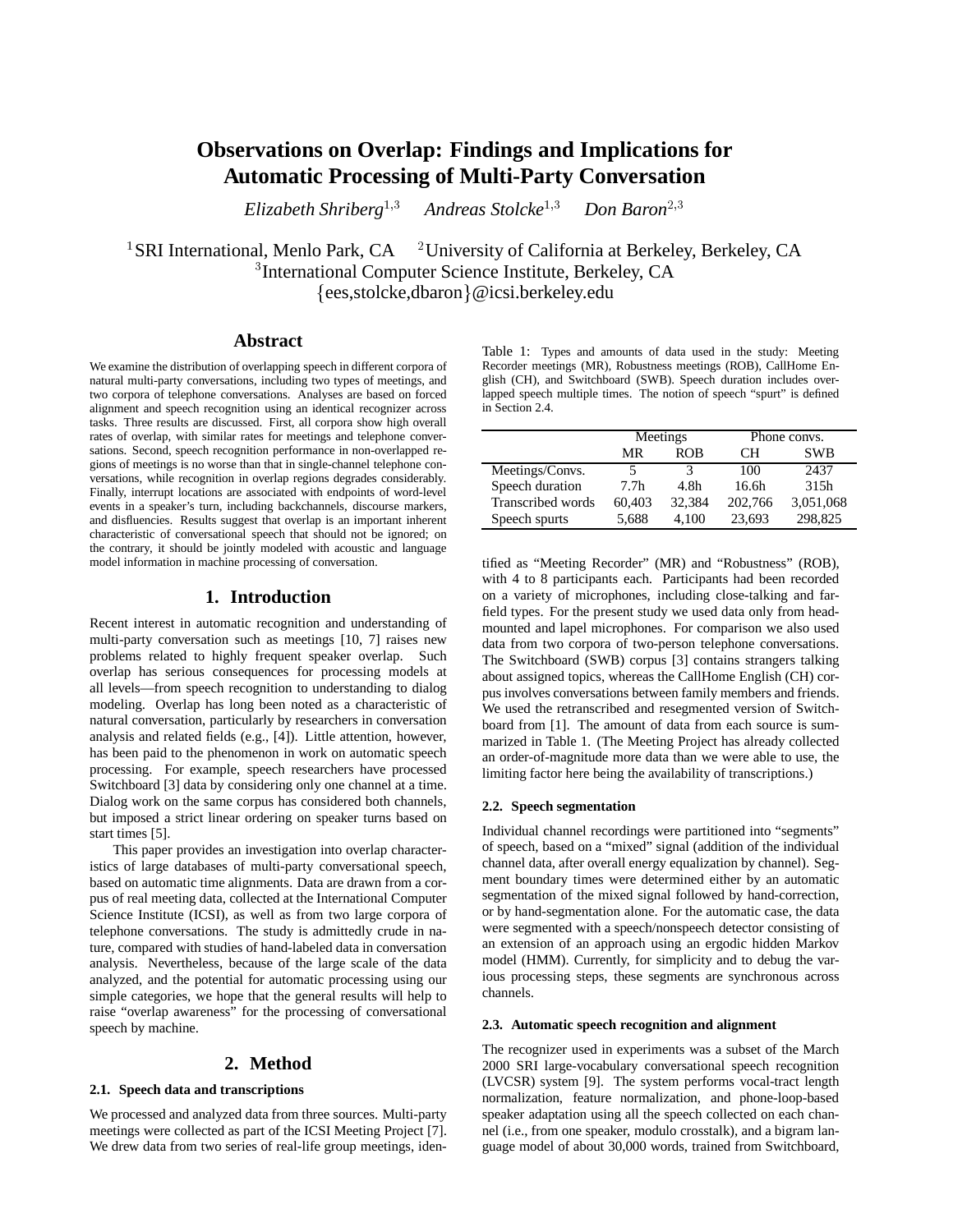CallHome, and Broadcast News data. As an expedient, we omitted more elaborate acoustic and language modeling which yield about a 20% relative error rate reduction on Hub-5 data. Notably, both the acoustic models and the language model of the recognizer were identical to those used in the Hub-5 domain (the acoustic front end downsamples the wide-band signal to telephone bandwidth). This allows us to compare results directly across corpora.

The same system without speaker adaptation was used for forced-aligning the reference transcripts to the acoustic meeting data from each speaker's channel, thereby giving us the approximate locations of the foreground speech on each channel. We hand-checked a sample of the segments resulting from forced alignment, and estimated the combined word error rate due to faulty hand-transcriptions and/or automatic alignment to be about 7% for meeting data. Since each speech region analyzed for overlap must contain at least one word, this figure also gives us a (generous) upper bound on the error in the overlap measures discussed in the next section. Switchboard transcriptions and segmentations should have a very low error rate, as they underwent extensive quality control procedures [1], but the accuracy of CallHome transcripts is not known at this point (although we expect it to be better than meeting data).

Initially, we expected that crosstalk between microphones could be reduced or eliminated by a simple adaptive filter tracking the cross-coupling between speakers as recorded by their own head-mounted microphones and picked up on the other channels. A colleague [2] investigated using a Block Least Squares algorithm [11] to estimate the coupling and cancel the crosstalk; however, the problem was more complex than we expected. The head movements of either the speaker or the listener (i.e., the crosstalk pickup microphone) result in very significant changes in the required cancellation filter. It appears that in a meeting environment significant movements are both fast and frequent. Informal observation suggests that they often closely follow the start of a new speaker (as listeners turn to face that speaker), thereby making it very hard to cancel at least the first portion of these intrusions. Our group is continuing to study this problem in the hope of generating "purer" recordings of individual speakers.

#### **2.4. Overlap measures**

We considered speech from each foreground talker, in turn. For that talker, we defined "overlapped" words as words spoken while one or more other talkers were also speaking during some portion of the word. Overall overlap rates were weighted averages of these foreground-speaker measures. We also computed a rate based on "spurt" units, where spurts were defined as *speech regions uninterrupted by pauses longer than 500 ms*. Rates of overlapping spurts were computed in a manner similar to that for overlapping words; spurts were considered overlapped if background speech was present at any time during the spurt. These measures are illustrated in Figure 1. We also created versions of these measures in which backchannels (such as "uh-huh") were excluded, i.e., effectively treated as non-speech regions.

The word transcripts were also annotated (by a combination of hand-labeling and automatic methods) to indicate "hidden" locations of interest, including sentence boundaries and disfluency boundaries, and special word types such as filled pauses, coordinating conjunctions, and discourse markers that are used to manage interaction in conversation [6]. Such locations are hidden from the point of view of the speech recognizer, which outputs only a word stream, but are potentially automatically de-

| Table 2: Relative frequencies of overlapped speech in different corpora. |
|--------------------------------------------------------------------------|
| Frequencies are given as percentages of overlapped words (in plainface)  |
| and "spurts" (in italics).                                               |

|                     | Meetings |      | Phone convs. |      |  |
|---------------------|----------|------|--------------|------|--|
| <b>Backchannels</b> | MR       | ROB  | CН           | SWB  |  |
| Included            |          |      |              |      |  |
| words               | 17.0     | 8.8  | 11.7         | 12.0 |  |
| spurts              | 54.4     | 31.4 | 53.0         | 54.4 |  |
| Excluded            |          |      |              |      |  |
| words               | 14.1     | 5.6  | 7.9          | 7.8  |  |
| spurts              | 46.4     | 21.0 | 38.8         | 38.9 |  |

tectable using a combination of lexical and prosodic information [8].

## **3. Results and Discussion**

#### **3.1. Overall rates of overlap across corpora**

Table 2 summarizes rates of word and spurt overlaps across corpora. Comparing meetings to two-party telephone conversations, we see that meetings are not special in terms of overlap. Telephone conversations fall somewhere in between the two meeting types, with MR meetings containing more overlaps than phone conversations, and ROB meetings containing fewer. Furthermore, overlap is an issue for modeling conversations even in the corpora the speech community has been using; their pervasiveness has so far been hidden by the fact that current systems typically process Switchboard and CallHome as isolated individual channels. All the rates we found are also significantly higher than what has been reported by researchers in conversation analysis (less than 5% according to [6, p. 296], although methodological differences may account for some of the discrepancy).

Second, Switchboard and CallHome are very similar to each other on all measures, even though it has been conjectured that there is more overlap in CallHome. This conjecture has been based on the assumption that there are more overlaps among friends and people one is familiar with, than among strangers. CallHome contains family and friends on free real-world phone calls with time limits, so one could expect overlaps to maximize use of the time. In Switchboard, on the other hand, strangers with no set task were asked to talk for a certain length of time. Furthermore, it is not the case that Switchboard overlaps are not just due to polite backchanneling, since the rates with backchannels removed are still nearly identical for the two corpora.

Third, we see a sizable difference in overlap rates depending on meeting type. The MR and ROB meetings were chosen from the set of meeting types collected at ICSI because they represent two very different types of social interaction. In the first, there is a fairly open exchange between many of the participants; in the second, one speaker directs the flow of the meeting. In MR meetings, high rates of overall words come from 3 to 5 main participants per meeting, whereas in the ROB meetings, 56% of the total words are attributable to the main speaker (thus there is less opportunity for overlap).

#### **3.2. Overlap and ASR**

In the absence of effective signal cross-cancellation—which, as mentioned earlier, is a nontrivial problem in meeting settings background speech can degrade ASR performance significantly. Background speech in regions where the foreground speaker is silent will be recognized as foreground speech, generating a large number of insertion errors.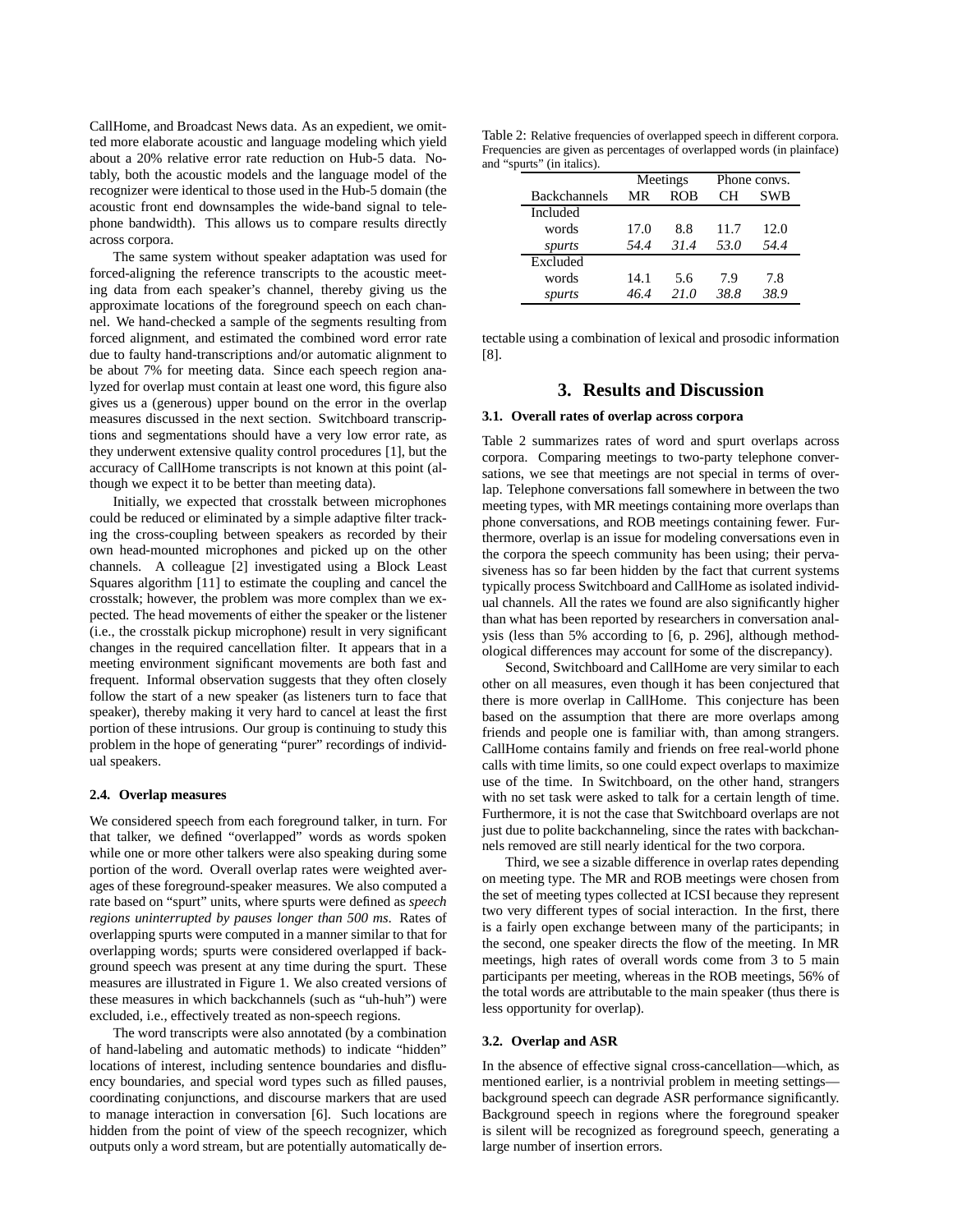| Foreground speaker:   | (pause) $\langle$ spurt $_A$ $>$ So that's the |                          | scoop. $\langle$ /spurt <sub>A</sub> $>$ (pause) $\langle$ spurt <sub>B</sub> $>$ Let's move on. $\langle$ /spurt <sub>B</sub> $>$ |  |  |
|-----------------------|------------------------------------------------|--------------------------|------------------------------------------------------------------------------------------------------------------------------------|--|--|
| Background speaker 1: |                                                | <ba>Uh-huh. </ba> Great! |                                                                                                                                    |  |  |
| Background speaker 2: |                                                |                          | $\langle dm \rangle$ Well, $\langle dm \rangle$ I'm not sure                                                                       |  |  |

Figure 1: Illustration of the word and spurt overlap classification scheme. Overlap rates for words and spurts are computed relative to speech from the foreground speaker. In the figure, word beginnings are spatially aligned to indicate synchrony in time. In this example, the overlapped foreground words are: "that's the scoop". Spurt A is overlapped, while spurt B is not. Backchannels are indicated by a  $\langle ba \rangle$  tag, discourse markers by  $\langle dm \rangle$ . With backchannels excluded from the overlap computation, "scoop" remains as the only overlapped foreground word.

Table 3: Recognition performance in various conditions of overlapping speech, percent word error rate. Word counts reflect the foreground reference transcripts only, excluding background speech.

| Overlap condition    | Headset | Lapel | Total | #Words |
|----------------------|---------|-------|-------|--------|
| Non-overlap segs.    | 41.7    | 38.7  | 41.3  | 36.532 |
| Overlap segs.        | 50.4    | 70.4  | 53.4  | 38,524 |
| Non-overlap+overlap  | 46.1    | 57.4  | 47.5  | 75,056 |
| Foreground speech    | 42.5    | 43.3  | 42.6  | 75.056 |
| No-background speech | 45.0    | 47.6  | 45.3  | 64.508 |

To analyze the effect of overlapped speech we split the test set into regions containing non-overlapped and overlapped speech, and into speakers using head-mounted close-talking microphones versus those wearing lapel microphones. The latter are much more prone to pick up other speakers and were thus expected to exacerbate the effects of overlaps. Non-native speakers were excluded from the study to ensure comparability with ASR performance on well-known corpora, in particular so we could compare results with Switchboard recognition.

There were four overlap test conditions. "Non-overlap segments" includes segments of speech with only the foreground speaker talking (as per the hand-segmentations described earlier). "Overlap segments" comprise all segments containing speech from more than one speaker (not necessarily overlapping over the entire duration of the segment). "Foreground speech" includes all speech by the foreground speaker, excluding regions with only background speech. "No-background speech" includes all regions with only foreground speech and no background speech, i.e., all the "non-overlap segments" plus portions of the "overlap segments" free of background speech. The extent of foreground speech in overlap segments was determined automatically using forced alignments of the reference transcripts, and is thus somewhat prone to errors. We added 50 ms around automatically determined foreground speech regions, but note that this could also allow extra background speech into the test regions.

Table 3 summarizes the results in all test conditions. As shown, there is indeed a significant increase in error rate in segments containing overlapping speech (+12% absolute). The increase is especially marked (+32%) on lapel microphones, indicating that crosstalk is to blame for the degradation. Furthermore, if the scoring only considers speech regions tightly bounded around the foreground speech, the error rate is almost that of the non-overlapping segments. We can infer from this result that the high error rate in the overlap segments stems from recognized background speech, not from the foreground speech being harder to recognize. This is confirmed by the "nonoverlapping" result, where we scored only over regions without background speech, without a further improvement in accuracy.

A breakdown of the word recognition errors by type (into substitutions, deletions, and insertions) further confirms that segments containing background speech, especially with lapel microphones, suffer from excessive insertions, as shown in Figure 2. Inspection of recognition output shows that these inser-



Figure 2: Comparison of recognition error types across overlap conditions, microphone types, and corpora.

tions do indeed correspond to the background speakers' utterances. Figure 2 also provides a comparison with Switchboard and CallHome recognition accuracy, using the same recognition system, and measured on subsets of the 2001 and 2000 Hub-5 LVCSR development test sets, respectively. Remarkably, recognition performance using Hub-5 acoustic and language models (and telephone-band-limited meeting recordings) is on par with accuracy on matched Hub-5 data, if we exclude background speech regions. It is quite possible that background speech has subtle effects on the speech production of the foreground speaker (cf. the Lombard effect in noisy conditions), but at least at current error rates this does not seem to affect ASR performance.

Another important conclusion is that Switchboard seems to be representative of the acoustic-phonetic and stylistic properties of conversational speech even in other settings, including meetings, making it a good target for continued research in largevocabulary recognition. This leaves us hopeful that with increasing amounts of matched meeting data for training, considerably better meeting recognition will be obtained, provided effective foreground speech detection can be achieved.

#### **3.3. Locations of overlap**

We also examined the location of "interrupts" in the meeting data. We define interrupts as *within-sentence locations in the speech of the current speaker at the time points at which another speaker begins a sentence*. Interrupts are thus defined to occur only at within-sentence locations in the foreground speech. The majority of interrupts (72.9%) occur at spurt boundaries, as might be expected, since spurts are defined to be followed by pauses. However, the remaining 27% of interrupts—a fairly high number—occur within spurts, when speakers are talking continuously. This suggests that it is not sufficient to allow speaker change only at pause boundaries: over one quarter of interrupting sentence onsets would be lost that way.

To further examine where interrupts occur, we looked at their distribution with respect to the location of certain common events, including backchannels (e.g., "uh-huh"), coordinat-